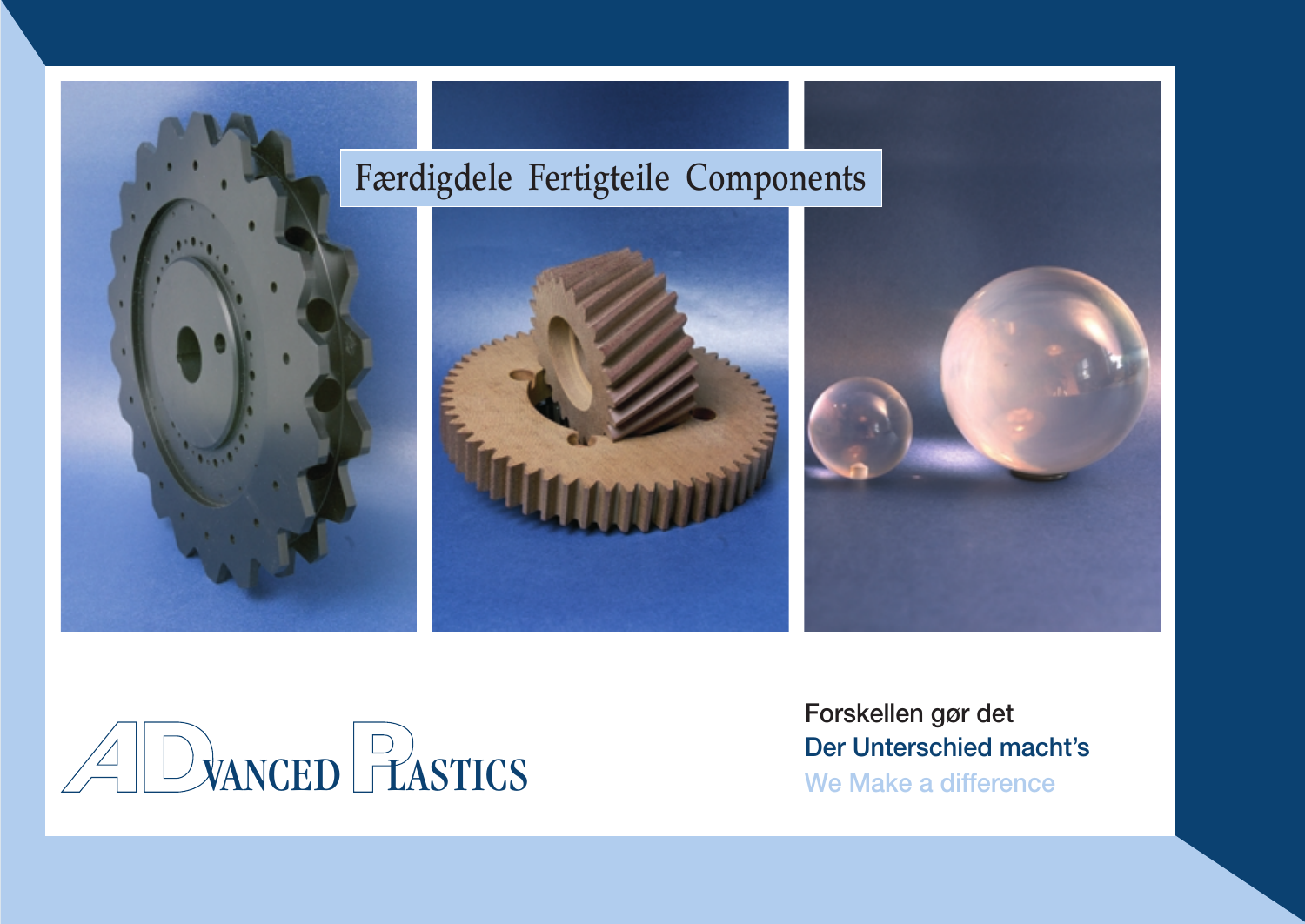

**ADvanced Plastics leverer til kunder i hele verden.Teknisk Plast af PA, POM, PET, PEEK i form af halvfabrikata og færdigdele.**

**Als Zulieferer der Industrie den verschiedensten Kundenanforderungen gerecht zu werden, verfügt ADvanced Plastics über ein breites technisches Wissen wenn es um hochtechnische Kunststoffe deren Verarbeitung und Anwendung geht.**

**Supplying a large range of industries, ADvanced Plastics has a unique understanding of different requirement placed on engineering plastics components.**



**Materialer Werkstoffe Materials: -PA, POM, PET, PEEK, PE, -PE 500, PE 1000, PUR og speciale materialer og modifikationer.**

**Ekspertise Fachwissen Know-how**





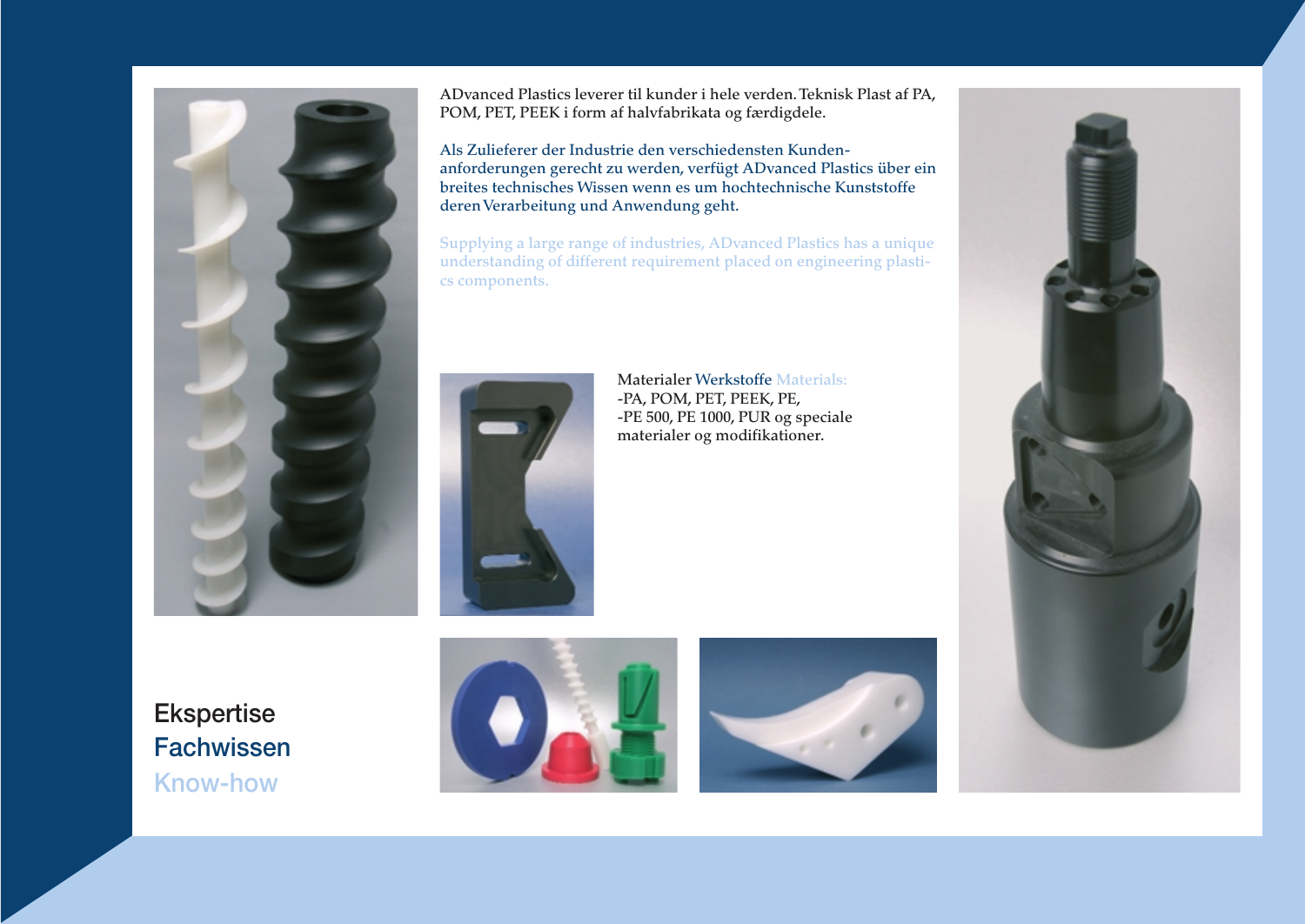**Ultra moderne maskinpark med CNC - dreje og fræsemaskiner til fremstilling af meget komplexe færdigdele.**

**Hochmoderner Maschinenparks bestehend aus CNC - Dreh -und Fräsmaschinen die die Herstellung komplexer Fertigteile.**

**Use of high tech CNC - drilling and milling machines for producing complex machined parts.**

#### **Vi leverer: Tandhjul (cylindrisk og konisk) kædehjul, specialhjul, tandstænger, kugler, lejehuse og lejebøsninger, transportsnegle, kædeføringer, glise-gelænder-T-profiler.**

**Wir liefern: Zahnräder (zylindrisch oder konisch) Kettenräder, Lagergehäuse und Lagerschalen Rollen und Kugeln Förderschnecken (gleiche und verschiedene Steigungen) Ketten - T -und Führungsprofile.**

#### **We deliver:**

**Gearwheels (cylindrical or bevel) chainwheels racks and bearing housing rollers and balls conveyor screws, infeed worms, (equal and different pitches) chain guides,T -and slide profiles.**







**CNC Milling / Turning Capability Software: CAD / CAM - System Mastercam 5 - axis X: 3000 mm Y: 1000 mm Z: 1000 mm rotating tools max diameter Ø 115 mm**

**large and small components and volumes samples and rapid prototypes machining capability for any component short lead times complete traceability**

## **Professionalisme Professionell Professional**